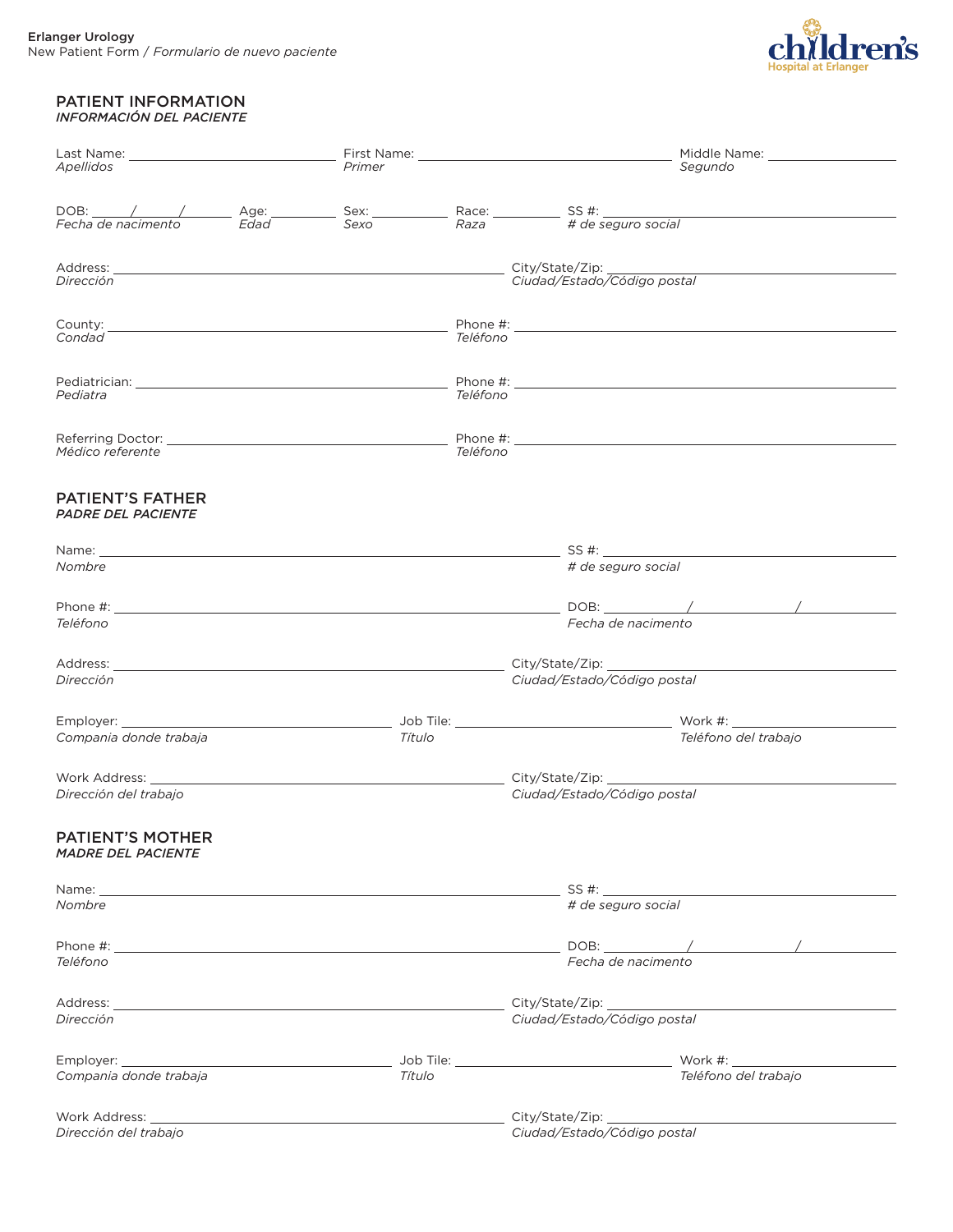

## EMERGENCY CONTACT (SOMEONE OUTSIDE YOUR HOME) *CONTACTO DE EMERGENCIA (ALGUIEN NO DE SU HOGAR)*

| Name: when the contract of the contract of the contract of the contract of the contract of the contract of the contract of the contract of the contract of the contract of the contract of the contract of the contract of the |        | Phone #:                                                                    |                      |
|--------------------------------------------------------------------------------------------------------------------------------------------------------------------------------------------------------------------------------|--------|-----------------------------------------------------------------------------|----------------------|
| Apellidos                                                                                                                                                                                                                      |        | Teléfono                                                                    |                      |
| Address: Andreas Address: Address: Address: Address: Address: Address: Address: Address: Address: Address: Address: Address: Address: Address: Address: Address: Address: Address: Address: Address: Address: Address: Address |        |                                                                             |                      |
| Dirección                                                                                                                                                                                                                      |        | Ciudad/Estado/Código postal                                                 |                      |
| <b>INDIVIDUAL RESPONSIBLE FOR BILL (FILL THIS OUT ONLY IF DIFFERENT THAN PARENT)</b><br><b>INDIVIDUO RESPONSABLE DE LA CUENTA</b> (SOLO RELLENE ESTA PARTE SI ES DIFERENTE A LOS PADRES)                                       |        |                                                                             |                      |
|                                                                                                                                                                                                                                |        |                                                                             |                      |
| Nombre del garante                                                                                                                                                                                                             |        | # de seguro social                                                          |                      |
| Phone #: the state of the state of the state of the state of the state of the state of the state of the state of the state of the state of the state of the state of the state of the state of the state of the state of the s |        |                                                                             |                      |
| Teléfono                                                                                                                                                                                                                       |        | Parentesco con el paciente                                                  |                      |
|                                                                                                                                                                                                                                |        |                                                                             |                      |
| Compania donde trabaja                                                                                                                                                                                                         | Título |                                                                             | Teléfono del trabajo |
| Work Address: What is a state of the state of the state of the state of the state of the state of the state of the state of the state of the state of the state of the state of the state of the state of the state of the sta |        |                                                                             |                      |
| Dirección del trabajo                                                                                                                                                                                                          |        | Ciudad/Estado/Código postal                                                 |                      |
| Length of Employment: _____________ years/months Circle one: Part Time / Full Time / Retired / Not Employed / Active Military<br>Tiempo empleado                                                                               |        |                                                                             |                      |
|                                                                                                                                                                                                                                |        | anos/meses Circule uno: Media jornada Jornada completa Jubilado No empleado | Militar activo       |

FOR HEALTH INSURANCE REASONS, PLEASE GIVE THE PATIENT'S HEALTH INSURANCE CARD TO THE RECEPTIONIST TO MAKE A COPY. IF YOUR HEALTH INSURANCE REQUIRES A REFERENCE NUMBER FROM YOUR PRIMARY PHYSICIAN, PLEASE GIVE IT TO THE RECEPTIONIST WITH THIS FORM.

POR RAZONES DE SEGURO MÉDICO POR FAVOR ENTREGUE LA TARJETA DEL SEGURO MÉDICO DEL PACIENTE AL RECEPCIONISTA PARA HACER UNA COPIA. SI SU SEGURO MÉDICO REQUIERE UN NÚMERO DE REFERENCIA DE SU MÉDICO PRINCIPAL, POR FAVOR *ENTRÉGUELO AL RECEPCIONISTA CON ESTE FORMULARIO.*

## **LOCATIONS**

Kennedy Outpatient Center 900 E. 3rd Street Chattanooga, TN 37403

Cleveland *(once a month)* 4312 Holiday Inn Express Way, NW, Suite 202 Cleveland, TN 37312

Erlanger East Hospital 1755 Gunbarrel Road, Suite 206 Chattanooga, TN 37421

Dalton *(once a month)* 1329 West Walnut Avenue, Suite 1 Dalton, GA 30720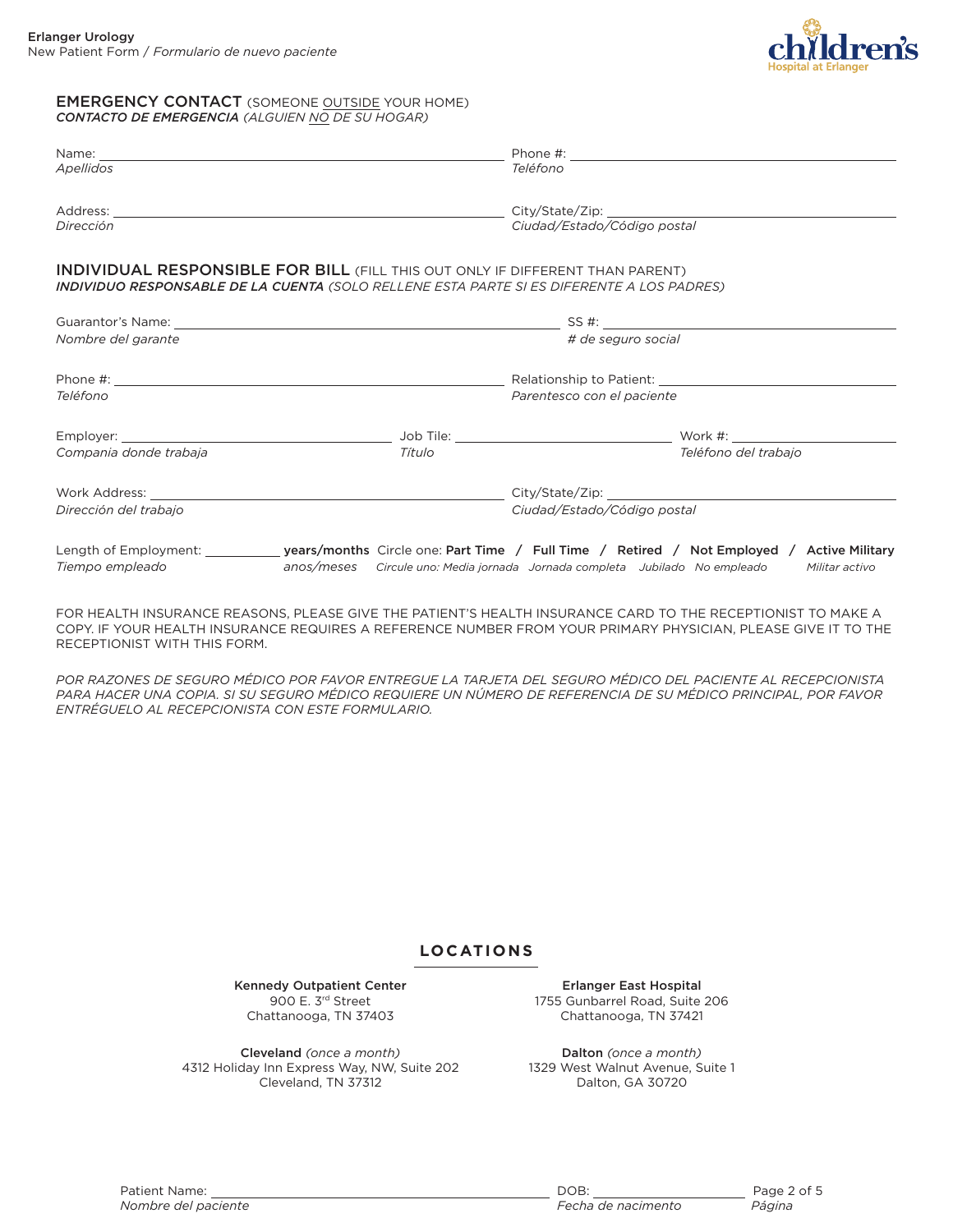

## PATIENT HISTORY FORM *HISTORIAL MÉDICA DEL PACIENTE*

Note: this is a confidential record and will be kept in your doctor's office. Information contained here will not be released to anyone without your authorization to do so

Nota que este es un historial privado y se guardará en la oficina de su médico. La información contenida en este documento no se hará *público a nadie sin su autorización.*

| Today's Date:                                                                                                                    | Date of Last Physician Exam:                                                                                                                                                                                        |  |  |  |
|----------------------------------------------------------------------------------------------------------------------------------|---------------------------------------------------------------------------------------------------------------------------------------------------------------------------------------------------------------------|--|--|--|
| Fecha de hoy                                                                                                                     | Fecha del último examen fisico                                                                                                                                                                                      |  |  |  |
|                                                                                                                                  |                                                                                                                                                                                                                     |  |  |  |
| Medical Record Number: _                                                                                                         |                                                                                                                                                                                                                     |  |  |  |
| Número de archivo médico                                                                                                         |                                                                                                                                                                                                                     |  |  |  |
|                                                                                                                                  |                                                                                                                                                                                                                     |  |  |  |
|                                                                                                                                  | HISTORY OF PRESENT ILLNESS (PLEASE ANSWER THE FOLLOWING QUESTIONS)<br>HISTORIAL DE LA ENFERMEDAD ACTUAL (POR FAVOR RESPONDA A LAS SIGUIENTES PREGUNTAS)                                                             |  |  |  |
|                                                                                                                                  | Chief Compliant: What is the reason for your children's visit today? (Describe in detail):                                                                                                                          |  |  |  |
|                                                                                                                                  | Queja Principal: ¿Cuál es la razón principal por la visita de su criatura hoy día? (Describa en detalle)                                                                                                            |  |  |  |
|                                                                                                                                  |                                                                                                                                                                                                                     |  |  |  |
|                                                                                                                                  |                                                                                                                                                                                                                     |  |  |  |
|                                                                                                                                  |                                                                                                                                                                                                                     |  |  |  |
|                                                                                                                                  |                                                                                                                                                                                                                     |  |  |  |
|                                                                                                                                  |                                                                                                                                                                                                                     |  |  |  |
| Location of problem: Abdomen / Back /<br>Lugar del problema: Abdomen<br>Espalda                                                  | Bladder /<br>Other:<br>Vejiga<br>Otro                                                                                                                                                                               |  |  |  |
|                                                                                                                                  |                                                                                                                                                                                                                     |  |  |  |
|                                                                                                                                  | On a scale of 1 to 10, with 10 being the most severe, circle the number than best describes the problem.<br>En une escala de 1 al 10, 10 indicando lo mas severo, circule el número que mejor describe el problema. |  |  |  |
|                                                                                                                                  |                                                                                                                                                                                                                     |  |  |  |
| 1<br>$\overline{2}$<br>3<br>5<br>4                                                                                               | $\overline{7}$<br>6<br>8<br>9<br>10                                                                                                                                                                                 |  |  |  |
|                                                                                                                                  |                                                                                                                                                                                                                     |  |  |  |
|                                                                                                                                  | What did you first notice the problem? 2 days ago $\binom{1}{1}$ week ago $\binom{1}{1}$ month ago $\binom{1}{1}$ Other:                                                                                            |  |  |  |
| ¿Cuándo notó el problema?                                                                                                        | hace 2 días<br>hace 1 semana<br>hace 1 mes<br>Otro                                                                                                                                                                  |  |  |  |
|                                                                                                                                  |                                                                                                                                                                                                                     |  |  |  |
| Does anything help the problem or make it worse? _                                                                               |                                                                                                                                                                                                                     |  |  |  |
| ¿Algo mejora el problema o lo empeora?                                                                                           |                                                                                                                                                                                                                     |  |  |  |
|                                                                                                                                  |                                                                                                                                                                                                                     |  |  |  |
| How long does the problem last? 30 minutes $/$ 1 hour $/$ Always there $/$ Other:<br>¿Cuánto tiempo dura el problema? 30 minutos |                                                                                                                                                                                                                     |  |  |  |
|                                                                                                                                  | hora<br>siempre presente<br>Otro                                                                                                                                                                                    |  |  |  |
|                                                                                                                                  |                                                                                                                                                                                                                     |  |  |  |
| <i>iAlgo más ocurre a la misma vez?</i> Sí No Si sí, por favor explique                                                          | Is anything else occuring at the same time? $Y / N$ If yes, please explain: $\Box$                                                                                                                                  |  |  |  |
|                                                                                                                                  |                                                                                                                                                                                                                     |  |  |  |
|                                                                                                                                  | Is the problem constant or variable? Always there $\,$ Sometimes there $\,$ Other:                                                                                                                                  |  |  |  |
| <i>iEl</i> problema es constante o variable? siempre presente a veces presente                                                   | Otro                                                                                                                                                                                                                |  |  |  |
|                                                                                                                                  |                                                                                                                                                                                                                     |  |  |  |
|                                                                                                                                  | Does the problem interfere with your child's normal functions? $Y / N$ If yes, please explain:                                                                                                                      |  |  |  |
|                                                                                                                                  | ¿El problema interfiere con las funciones normales de su criatura? Sí No Si sí, por favor explique                                                                                                                  |  |  |  |

Physician's use only (comments/notes) *Solo use médico*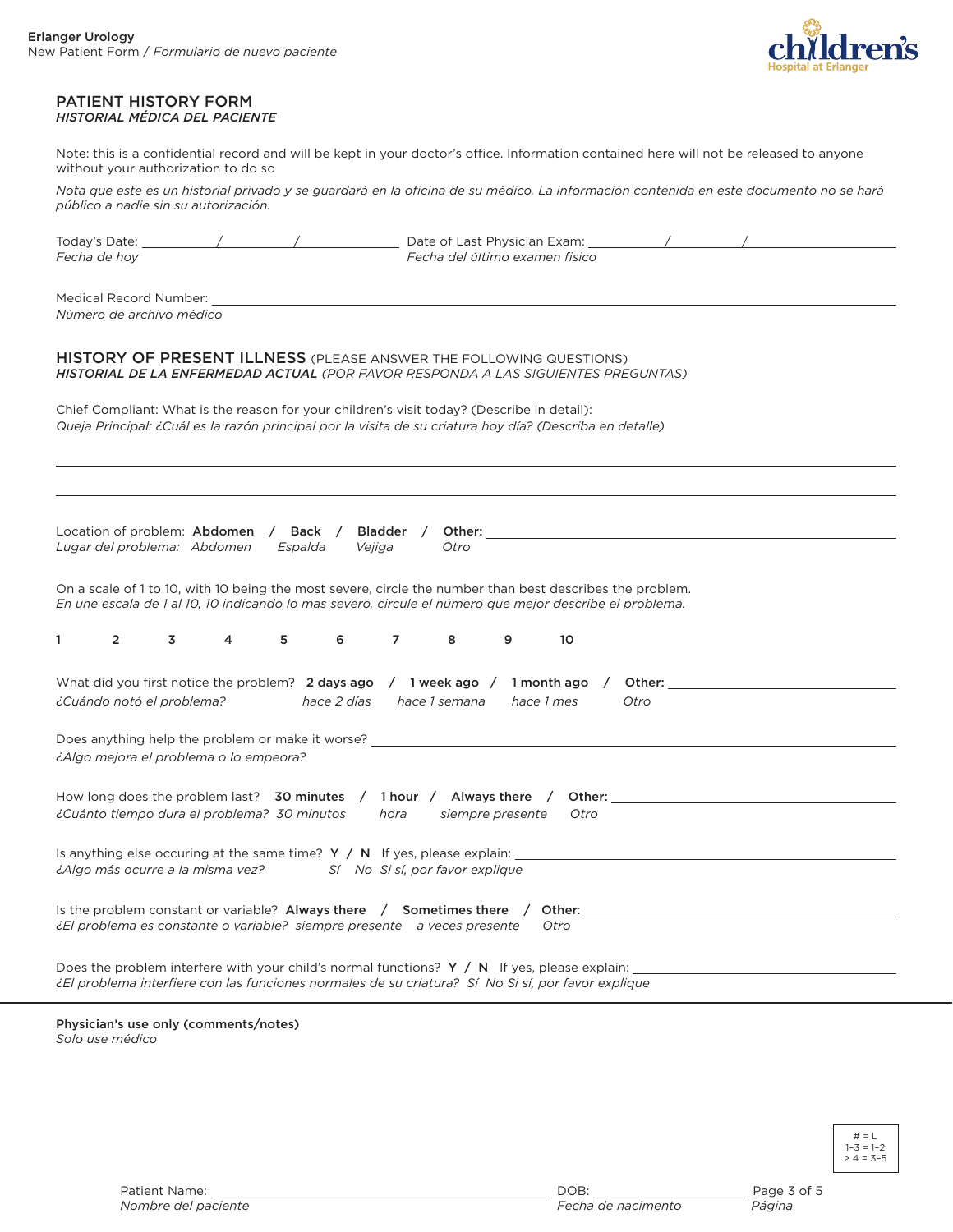

FAMILY MEDICAL HISTORY: List all serious illnesses in your immediate family (examples: diabetes, kidney failure, dialysis, kidney transplant, etc.) HISTORIA MÉDICA FAMILIAR: Marque todas las enfermedades en su familia (ejemplos: diabetes, falla renal, diálisis, transplante de riñón, etc.)

| Condition<br>Condición | <b>Family Member</b><br>Miembro de la familia | Condition<br>Condición | <b>Family Member</b><br>Miembro de la familia |
|------------------------|-----------------------------------------------|------------------------|-----------------------------------------------|
|                        |                                               |                        |                                               |
|                        |                                               |                        |                                               |
|                        |                                               |                        |                                               |
|                        |                                               |                        |                                               |

INJURIES: List any of your child's past illnesses and/or injuries and when they occurred.

*HERIDAS: Indique cuales enfermedades y/o heridas su criatura ha tenido y cuando ocurrieron.*

| Illness/Surgery<br>Enfermedad/Cirugía | Date<br>Fecha |
|---------------------------------------|---------------|
|                                       |               |
|                                       |               |
|                                       |               |
|                                       |               |

MEDICATIONS: Please list all of your child's current medications, dosage, frequency, and the reason for taking them.

MEDICINAS: Enumere todos los medicamentos actuales de su hijo, la dosis, la frecuencia y la razón por la que los toma.

| Medication | Dose | Frequency | Reason for taking |
|------------|------|-----------|-------------------|
|            |      |           |                   |
|            |      |           |                   |
|            |      |           |                   |
|            |      |           |                   |
|            |      |           |                   |

Is your child on a special diet?  $Y / N$  If yes, please explain: *¿Su criatura sigue una dieta especial? Sí / No Si sí, por favor explique*

Does your child have any allergies? Y / N If yes, please explain: *¿Su criatura tiene algún alergia? Sí / No Si sí, por favor explique*

Physician's use only (comments/notes) *Solo use médico*